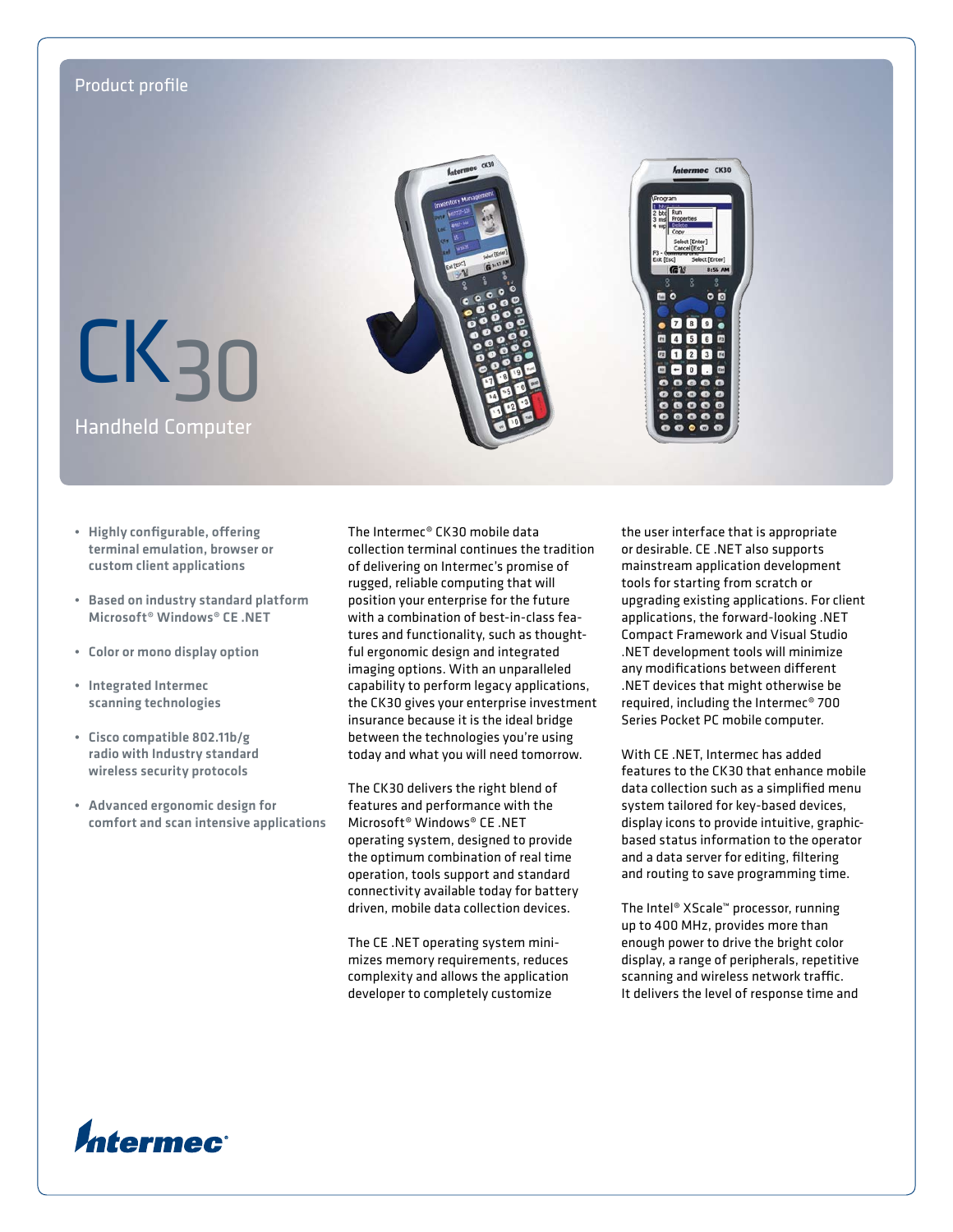throughput required for real time, mission-critical applications in warehousing, distribution, manufacturing operations and retail in-store management.

Because of the many configurations available, you can tailor the CK30 to your usage plans to support a wide range of applications. Three distinct keypad options – ranging from the simplified 42 key to a full 52 key alphanumeric keyboard – offer layouts for applications that range from shipping and receiving, put-away, picking, and cycle counting for the warehouse floor to price verification, stock management, and returns in the retail storefront. The CK30 applies superior technology and thoughtful design to all of these scan-intensive applications.

The device offers new linear imagers and laser scanners that deliver reliability and ideal scanning capabilities for arm's length scanning applications. Additionally, users can attach tethered scanners for additional ergonomic flexibility.

Position your enterprise for growth by selecting the 64MB RAM/64MB Flash model with a bright color display for the highest level of application flexibility.





The CK30 batch model readily fits into a single or 4-bay communication dock with USB, or RS232 host connectivity.

Or, choose less memory and a high contrast mono display for very thin clients or terminal emulation to reduce your initial investment. Additional configuration alternatives include Bluetooth® for the convenience and flexibility of wireless peripherals such as wearable label printers.

Because the CK30 can run Intermec TE2000 as well as third party terminal emulation clients, it enables unparalleled portability of legacy applications for mix-and-match operability with existing TE networks. In addition, the CK30 offers investment protection because it can run

existing Intermec 2400 family applications with only a re-compile. The CK30 is an attractive upgrade platform not only for the many legacy C++ applications from the 2400 Family, but also from other Intermec or competitive products.

Web-based applications can easily be implemented either through Intermec's text-based dcBrowser™ or the bundled lock-down browsers based on Pocket Internet Explorer (CK30B) or IE6 (CK30C).

The CK30's Wi-Fi® certified 802.11b/g radios, including a CCX (Cisco) Program certification\*\*, insure consistent



An optional protective rubber boot extends durability in extreme environments.

An optional user-installable and removable pistol grip handle is ideal for highly repetitive scanning.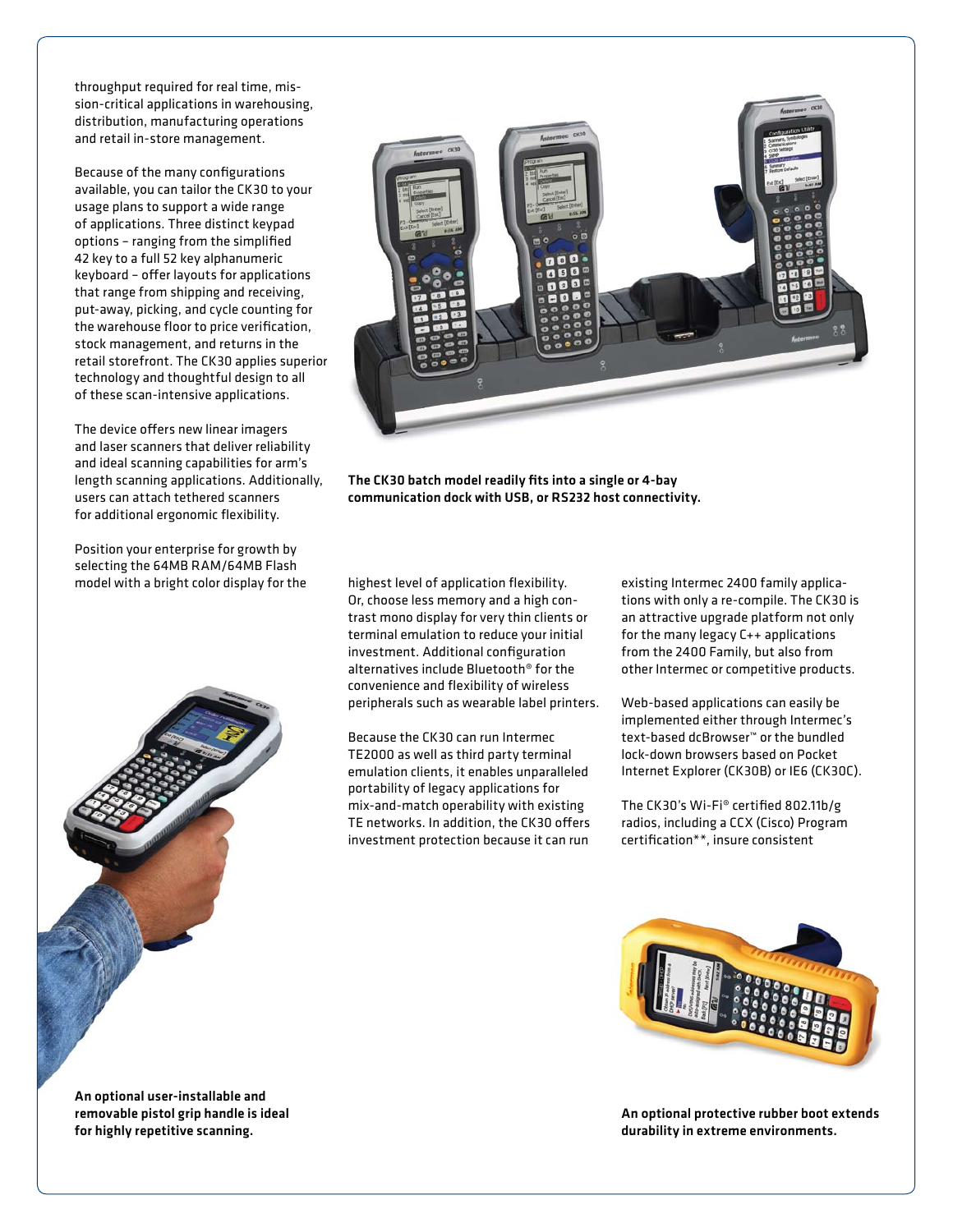performance by providing the best available wireless network throughput and reliability. For off-line applications, the CK30 batch model readily fits into a single or 4-bay communication dock with USB, or RS232 host connectivity.

Security features of the CK30 are second to none with support for traditional WEP and the new Wi-Fi WPA2 standard, as well as full 802.1x compliance including the Windows standard EAP-TLS and PEAP, EAP-TTLS and the compatibility with many existing networks with LEAP support. Government users can select the FIPS security standard, also available to commercial users for increased security.

The user-tested ergonomic design of the CK30 has rendered a lightweight and uncommonly well-balanced device that reduces stress and fatigue during extended work sessions. Its sculpted back case is shaped to comfortably accommodate any hand size. An optional user-installable and removable pistol grip handle is ideal for highly repetitive scanning situations or accommodating user preference.

An additional design feature of the CK30 includes a high capacity lithium-ion battery "back" directly integrated into the shape of the computer, so users can not only expect at least a full shift of usage without having to change the battery, but also can avoid the complications of a battery door. Intermec power management software ensures the longest possible battery life between charges. For user convenience, CK30 batteries can be removed and charged separately, or the CK30 itself can simply be dropped into charge-only docks – or even re-charged while placed in communication docks. The CK30 can be factory configured for English and all Western European languages, or for display of Asian fonts including Chinese, Japanese, Thai and Korean.

With the addition of Intermec's SmartSystems™, global deployments are made easy as well as allowing the CK30 to be remotely monitored and managed.



A choice of a bright color display or high contrast mono display to suit various use requirements.

Antermec CK30





Three distinct keypad options ranging from the simplified 42-key to a full 52-key alphanumeric offer layouts for a range of applications.